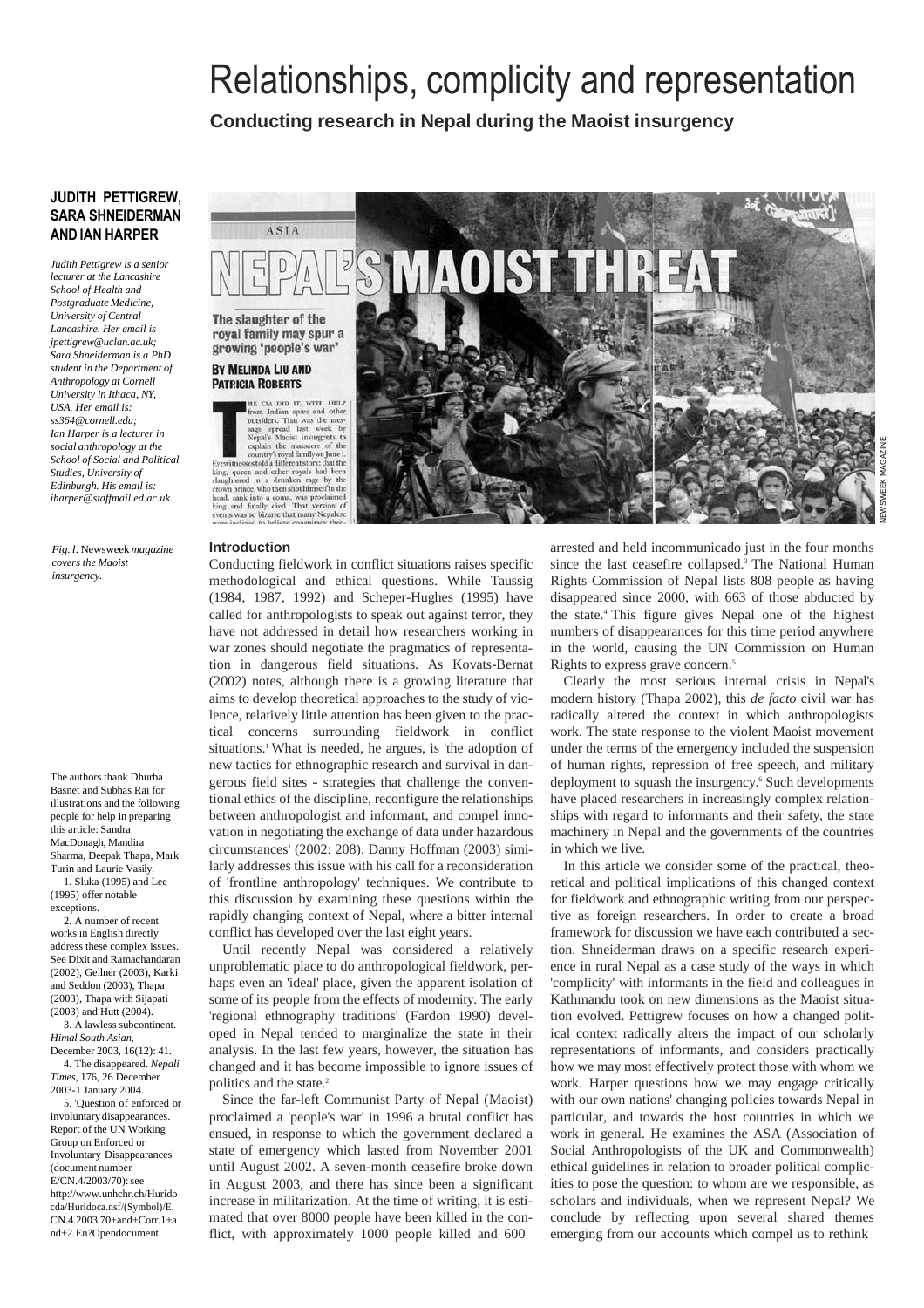*Fig. 2. Police inspecting an ambulance destroyed by a Maoist petrol bomb attack, in which several civilans suffered severe burn injuries, April l999.*

6. The repressive state response to the Maoist movement dates back to the armed police operations of Operation Romeo (1995) and Operation Kilo Siera 2 (1998), both of which resulted in mass deaths, disappearances and unwarranted arrests (Thapa with Sijapati 2003).

7. I do not intend to replicate the Orientalist narrative of Nepal as a peaceful Shangri-la. Rather, I emphasize how the focal point of daily life among the villagers with whom I work shifted rapidly from concerns about subsistence and food shortage to fear of political violence.

8. Amnesty International reports that, 'The definition of what constitutes a "Maoist", according to army commanders interviewed by Amnesty International, includes civilians who give shelter, food or money to the armed Maoists' (2002: 8).

*Fig. 3 (right). Cartoon showing a Nepali family shocked to realize that a ceasefire between the Maoists and the state security forces has been used by both sides to rearm, increasing the country's overall militarization with new shipments of weapons from international sources.*

*Fig. 4 (left). Maoist guerrilla with muzzle-loader and pressure cooker bomb' slung around his neck. Surkhet district, June 2003.*





existing ethical standards for fieldwork, as well as our own positions in relation to such standards.

#### **Sara Shneiderman**

In September 1999 I began my period of tenure as a Fulbright Scholar in Nepal, with a proposal to conduct basic ethnographic research on ethnic and religious identity among a politically under-represented ethnic group in two eastern districts. Having lived in Nepal since 1997, I was well aware of the 'people's war' that had been under way for three years at the time I began my research, but I had never considered the possibility that it would affect my work. Although both of the districts in which I intended to work were listed as 'affected' by the US Embassy in Kathmandu, I had seen no evidence of Maoist activities on my previous visits there. Like most urban residents at the time, I believed that the insurgency was limited to the mid-western areas of Rolpa, Rukum and Jajarkot where it had begun.

By November 1999, when I received my first handdelivered message from the Maoists, it became clear that my earlier assumptions were mistaken. I was warned that I was under surveillance and should leave the village. However, it took several months for the full implications of this for my work to sink in. Only now, with a few years' distance, am I able to reflect productively on the broader issues surrounding the practice of ethnography in conflict situations that I wish I had considered before beginning my work. This is the crux of the problem I seek to discuss here: how do we adjust our practice when the conditions of our anthropological work change suddenly from those of relative peace to the tension of violent political conflict?<sup>7</sup> In particular, when the foresight with which anthropologists who consciously craft research projects in known conflict zones is unavailable, how must our relationships with local colleagues adapt in order to accommodate the changing situation?

In addressing these questions, I draw upon George Marcus' notion of 'complicity' (1999) to consider the full complexity of relationships between informants and social scientists in emerging conflict situations such as the one I faced in Nepal. Marcus suggests a shift from the traditional relationship of 'rapport', presumed between indigenous informants and anthropologists, to one of 'complicity'. Neither anthropologist nor subject can limit their project to the local alone; instead, both must work towards situating themselves within the bigger picture by acknowledging the complicity of their goals and their constant engagement with an external 'third' (Marcus 1999: 101). In the situation I describe, the 'third' might be considered the insurgency itself - a powerful ideological framework that articulated long-standing indigenous frustrations and gave rise to new forms of political consciousness, but also carried with it threats of violence emanating

from previously unknown sources whose intentions were difficult to ascertain (both Maoist activists and state security forces). My relationships with local colleagues were reconfigured by the rapid establishment of Maoist 'base areas' in the locality and the state response to them. My local colleagues and I entered into new forms of complicity as the primary goals for all of us shifted towards maintaining safety and understanding the evolving situation.

During the early phase of the Maoist presence in my research area in late 1998-early 1999, the Maoists were an unknown quantity, and most villagers vacillated between fear of the unknown and a bravado that trivialized such fears. I did not know whether the Maoists would target me on account of my 'foreignness' - they had made clear antiforeign statements and were forcing foreign development workers to leave the area - or whether my local friends and co-workers would be targeted because of their engagement with me. It was difficult to discuss the validity of the numerous rumours of Maoist activities - both destructive and constructive - with my close local friends, since during this early phase many people were still in denial about the very real effects of the insurgency on their own lives. The insinuation that I might be in danger was an implicit challenge to my local hosts' ability to protect me, and thereby an insult. At the same time, the suggestion that they might be in danger because of their relationship with me was hard for many to accept. Until that point, relationships with foreigners had been considered as positive symbolic capital within local networks of power and status. This was particularly so for the poor and disenfranchised community with whom I worked: the presence of foreign researchers investigating their culture and history was a major asset in their campaign to gain recognition as a distinct ethnic group within the Nepali nation-state. Initially the fear that I would leave without completing my work outweighed the fear of Maoist repercussions. These issues combined to make it nearly impossible to discuss openly the potential dangers to either me or my informants.

I therefore decided to stay away from the village for three months, from December 1999 to February 2000. Instead I lived in Kathmandu, where I was protected by urban anonymity, and my absence from the village removed any danger that I might precipitate for my friends there. Although my closest research assistant understood and supported my decision, it was largely against the advice and wishes of the larger village community, who repeatedly asked me to return.

The multi-layered nature of complicity in action is evident here. Had I sought to maintain my original complicity with my local informants' agenda of gaining power and status within the identity politics framework, I might have listened to the narrative of bravado, which claimed that the Maoists posed little real danger. Yet from my perspective, the situation required an acknowledgement of the real

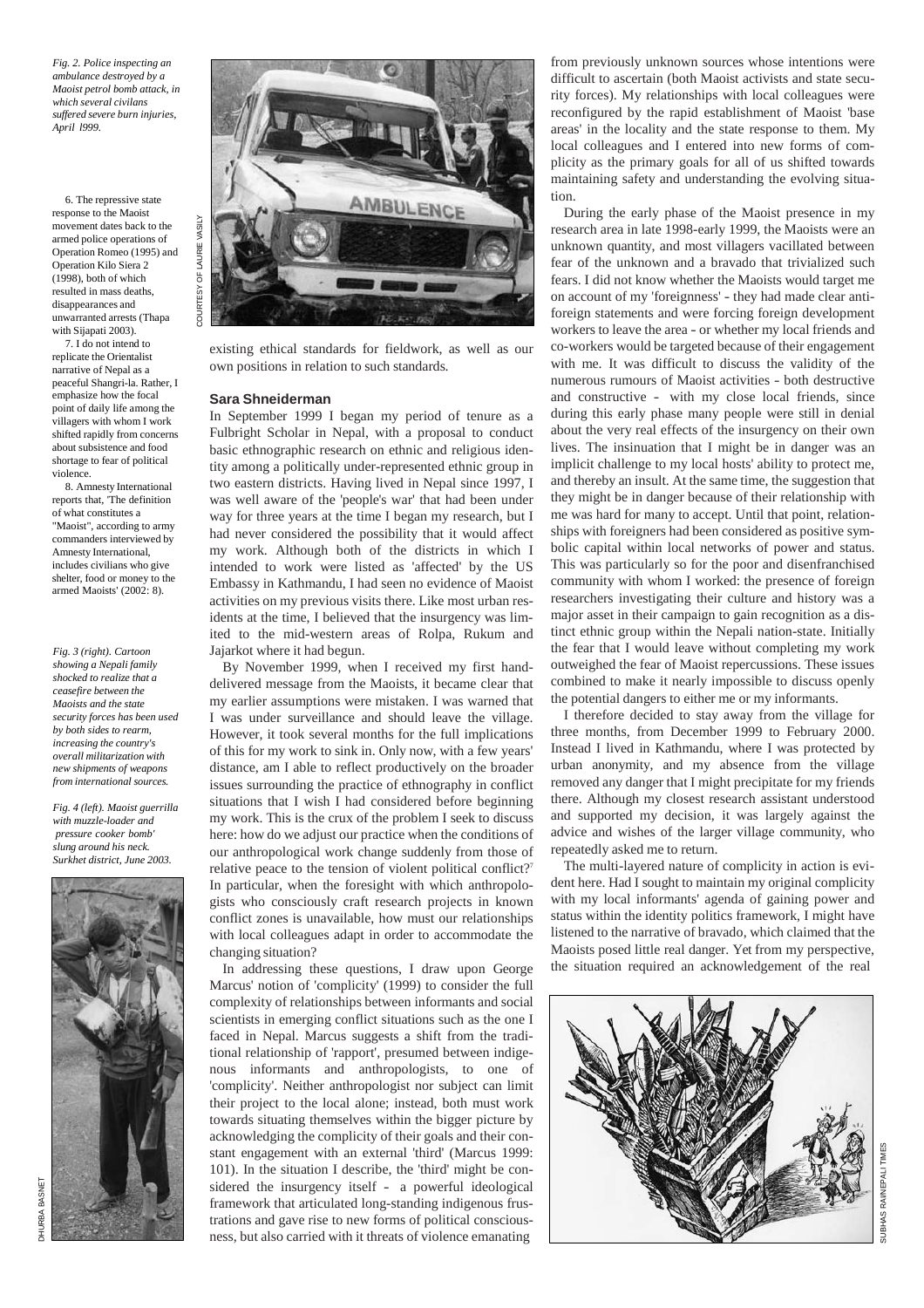*Fig. 5. Water tap in a rural area of Nepal inscribed with graffiti reading Communist Party of Nepal (Maoist)'.*

9. As van der Geest (2003) has recently shown, it is possible to maintain confidentiality if informants, the location and the anthropologist are all given pseudonyms. This is not possible in my case as I have always previously written under my own name.

10. Shneiderman is an American citizen and Harper a British citizen. Pettigrew, an Irish citizen, is resident in the UK.

11. These issues were addressed in a recent article in *The Guardian* that critiqued the current British policy towards Nepal. The author was identified as someone working within the development apparatus inside Nepal, but felt compelled to use a pseudonym. (Porter, I. 2003. Britain must act to stop the slide to all-out war in Nepal. *The Guardian*, 18 October).

12. See Roka (2003) for a good overview of the broader social problems militarization has generated.

13. [www.angelfire.com/](http://www.angelfire.com/) empire2/nepal/patra.html.The US ultimately allocated more than \$14 million in military aid to Nepal.

14. [www.theasa.org/ethics](http://www.theasa.org/ethics)

*Fig. 6. Rural Nepalis trapped between the Maoists (left) and the state security forces (right), with literally nowhere to turn.*



changes and a consequent shift towards emphasizing safety rather than pre-existing local goals. In making the decision to stay away, I entered a complex and ongoing set of negotiations between complicities - with the villagers with whom I had originally worked, the Maoists, the state, and the urban intelligentsia, whose attitudes towards the Maoist movement differed substantially from those I had encountered in the village.

The initial tension between my local friends' desire to have me stay and my own concerns about their safety was temporarily resolved by a Maoist visit to my village 'home' in late February. My host family was questioned intensively, although it was clear that the Maoist visitors already had most of the essential information about my activities. While the encounter began in an atmosphere of fear, by the end the Maoists reassured my hosts that neither they nor I were in any real danger. They asked the family to communicate to me that I was given explicit permission to stay because I was not engaged in any developmentrelated activities and my work was aimed at helping the poorest community in the area gain recognition. The unknown had made itself known, and some of my fears were allayed. I returned to the village soon afterwards to continue with my work. It only occurred to me much later that with that move I entered into a new relationship of complicity with the Maoists and their supporters - while almost all other foreigners had been expelled from the area, I was invited back specifically because my work was perceived as implicitly supporting the Maoist agenda of raising class consciousness among disenfranchised rural populations.

This second phase of fieldwork in the now Maoistoccupied area proceeded relatively smoothly, and I spent the period between February and October 2000 living almost entirely in the village. During this time, some villagers made the transition from fearing the Maoists to tac-



itly supporting their activities. Only a very small number of individuals left to join the armed Maoist militia, but many more saw them as a potentially plausible alternative to the corrupt and ineffectual state, which was almost entirely absent in their lives except through relations of exploitation. A new sort of complicity arose through my attempts to make sense of the apparent sympathy among people I greatly respected for a movement which I knew to be unacceptably violent. Both my own continued wellbeing and that of my informants, not to mention my ability to stay in the area, became in part dependent upon my willingness to acknowledge the pragmatic Maoist agenda as a potentially worthwhile one, however problematic in its implementation.

This approach was in stark opposition to that taken by most government officials, urban Nepali intellectuals, foreign diplomats and aid workers back in Kathmandu at the time. For the most part they continued to view the insurgency as a law and order problem rather than a political battle which required intensive attention at the local level. When I tried to explain what I had witnessed at the village level during brief trips back to the city, I was repeatedly chastised for my naivete in granting the Maoists any credibility. I was even accused of lying when I described the extent to which the Maoists had established themselves as a powerful force at the local level. At this juncture, I found myself caught between competing complicities, a situation Marcus describes as inherent in multi-sited fieldwork (1999). While I needed to maintain good relationships with people in influential positions in the government as well as in urban-based professional networks, I could not renege on my commitment to represent the village-level reality as my friends and informants there saw it.

I was therefore caught in the bind of 'accidental anthropology' so well described by Frank Pieke (1995). Having stumbled into a situation I had never envisaged being in, I felt compelled to tell the story I knew, both in my academic writing and in other public forums, yet without the benefit of consciously constructed research techniques or approval from the necessary governmental or academic entities. I would have benefited from a careful consideration of the questions of representation that Judith Pettigrew and Ian Harper address in the following sections of this article.

#### **Judith Pettigrew**

Since 1990 I have conducted research in Nepal on a range of topics including the politics of cultural preservation, ethno-history, health and religion. My work through the 1990s was clearly positioned as the study of a particular ethnic group in a specific region of the country. While my research also addressed issues of wider national concern in Nepal such as the reinterpretation of ethnic identity in the aftermath of the movement to restore democracy in 1990, it focused on exploring and representing the particular perspectives of the group among whom I worked. An important part of my analysis was situating my work in relation to the existing research conducted on this ethnic group.

In 2000 I returned to the villages where I had done much of my earlier research after a gap of two years and discovered that there were large numbers of Maoists in the area. Interviews with middle-aged and older people threw up two recurring themes: their reluctance to accept that local youth were involved with the Maoists, and their surprise when they discovered women's involvement. The Maoists were also emerging as a catalyst that brought pre-existing unexpressed concerns to the surface. Talking about the guerrillas provided an indirect way of talking about conflict between neighbours and kin, and the fears associated with these conflicts. I decided to undertake a research project on the insurgency shortly after taking part in a con-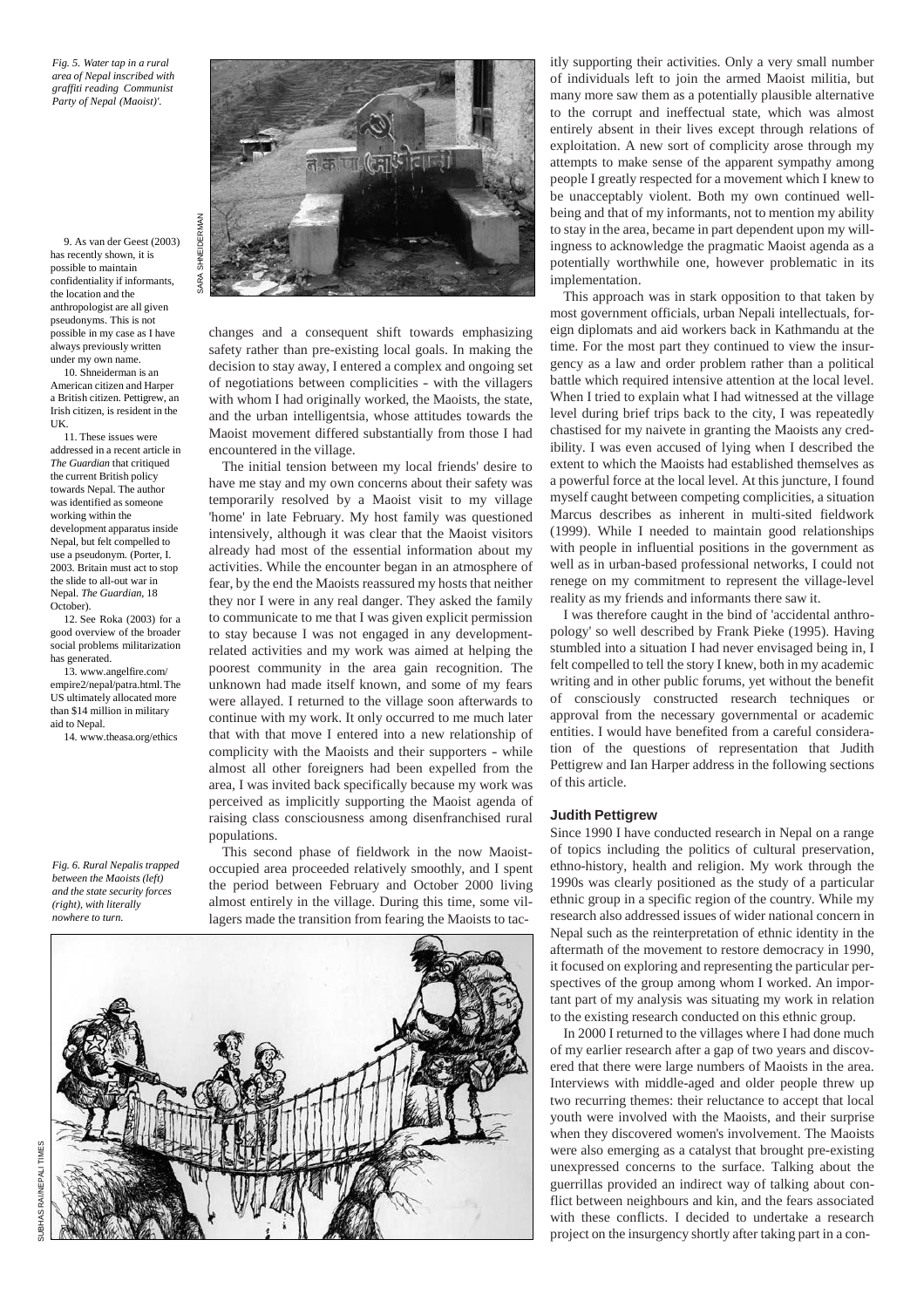

*Fig. 7. A Maoist woman fighter in combat fatigues walks up a hillside path.*

Amnesty International 2002. *Nepal: A deepening human rights crisis*. London: Amnesty International. Caplan, P. 2003. Introduction: Anthropology and ethics.

In Caplan, P. (ed.) *The ethics of anthropology: Debates and dilemmas*, pp. 1-33. London and New York: Routledge.

Denzin, N. & Lincoln, Y. (eds) 1994. *Handbook of qualitative research*. Thousand Oaks, Cal.: Sage Publications.

Dixit, K. & Ramachandaran, S. (eds) 2002. *State of Nepal.* Kathmandu: Himal Books.

Fardon, R. (ed.) 1990. *Localizing strategies: Regional traditions of ethnographic writing*. Edinburgh: Scottish Academic Press.

Gellner, D. (ed.) 2003. *Resistance and the state: Nepalese experiences.* New Delhi: Social Science Press.

Hoffman, D. 2003. Frontline anthropology. *Anthropology Today* 19(3): 9-12.

ference on the Maoist movement in the autumn of 2001, as I felt that inadequate attention was being paid to the impact of the conflict on the people being most affected by it rural civilians.

I began research in December 2001 just after the declaration of the state of emergency. My current project is multi-sited and includes rural locations in different parts of the country. I chose a multi-sited approach as I felt that single-location research - a strategy which has previously been widely used in academic social science research in Nepal - was not the most appropriate mode in which to study the insurgency. In a single location, while there are the obvious problems of undertaking research in a dangerous and volatile situation and the heightened risks of long-term exposure, there are also additional problems such as drawing unwarranted attention to the research, the researchers and/or the host community, which could have widespread and negative implications for all concerned. Using a multi-sited approach, data can be gathered in relatively short periods of time, which may be essential to avoid attracting attention to the informant or the researcher, or to avoid linking the informant with the researchers, who as outsiders may be under suspicion. By gathering data in a number of conflict-affected areas it is easier to maintain the anonymity of all involved, as research is undertaken in geographically diverse locations with a wide range of informants.

Having decided on the design of my project, I needed to select field sites. As I was concerned about what was happening in the area I knew best, and was aware that I had a comparative peacetime perspective which would be valuable in identifying conflict-related change, I selected my original rural field site for inclusion in the project.

I returned to the village in the summer of 2002 to find that on most nights groups of armed insurgents entered the village demanding food and shelter. The security forces also visited and accused villagers of supporting Maoists.<sup>8</sup> While the security forces were in the village, people feared that the army would learn about their interactions with the Maoists. When the army left, villagers worried that the Maoists would interpret their interactions with the army as treacherous. The Maoists had accused people in neighbouring villages of being spies, although no one in my village had been punished yet. In a nearby village an army officer was killed by Maoists and shortly afterwards the army came to search the village and hit people with rifles. According to my informants, during one search a helicopter circled overhead and fired into the village and the nearby forest. The firing was aimed at houses where the soldiers thought they saw smoke, which might indicate that villagers were preparing food for Maoists. A few days

later somebody told the army that Maoists were eating a meal in the next village. By the time the soldiers arrived the Maoists had left and only the family remained. The soldiers came in with guns firing and killed the newlymarried daughter and her husband who was home on leave from his work in Saudi Arabia. When I talked to informants about visiting nearby villages where these incidents had taken place in order to document them, people were horrified and asked if I did not realize how dangerous it was even to talk of such things. When I enquired whether I could report these incidents to a human rights organization, I was told that I must not report them in the nearby town, but could talk about them in the capital city.

Such concerns - about human rights documentation, attacks from helicopter gunships and random shooting introduced an entirely new set of complications to the already sensitive issues of representation that I had struggled with in my earlier research. My previous approach to confidentiality was shaped by the urban Nepali cultural preservationists I had worked among, who found the common anthropological convention of using pseudonyms for informants and field locations deeply suspect. Regarding the writings of other researchers I was often asked, 'Why are the names changed? Why have people not got credit for their information? What is the researcher trying to hide by changing names? What are the informants trying to hide?' Surely, my informants reasoned, 'it is more honest to use the correct names as that way information can be checked'. To these urban activists, disguising informants and research sites was not only questionable, but indicated the first step towards the creation of an unaccountable fantasy world. When it came to my turn to write I named my field sites and my main informants. While this approach was not without problems - one informant in particular was offended by how he had been represented in the context within which I was working it was the most acceptable one.

But now the situation is radically different. One of the primary concerns I have at present is the protection of my informants. In my written work I no longer identify individuals, the area, or even the district as to do so would place people in danger. Yet the notion that I can fully protect my informants is clearly na"ve.<sup>9</sup> By the time I started my work on the Maoist insurgency I already had a history of doing research in this area and among these people. Someone serious about discovering where I had done my fieldwork in the past and where I am doing it now can easily do so. By choosing to address these issues in this article I am providing clues that would enable my work to be located. Despite my intentions it is not possible to provide more than a measure of confidentiality. The alternative is to be silent, but then I, like so many Nepalis who face threats, would have become voiceless - silenced by the conflict. In keeping with writers such as Taussig (1987), Scheper-Hughes (1995) and Sluka (2000), I believe that it is important to write against terror. The challenge is to ensure to the extent possible that such writing does not have unintended consequences, or create new threats, for those who are written about.

In my first publication to arise out of this research on the conflict, I represented my informants as generic 'rural Nepalis' and omitted culture-specific reactions to the conflict in an attempt to mute the cultural and ethnic identifiers. Subsequently, I have rethought this position and now feel that it is possible, and in fact important, to use identifiers, as otherwise the work lacks the context and detail that makes for good ethnography. My current project - a book on the impact of the conflict on rural civilians incorporates culture-specific material with careful disguise of locations, individuals and other identifying factors. Asthe data has been gathered from multiple sites, and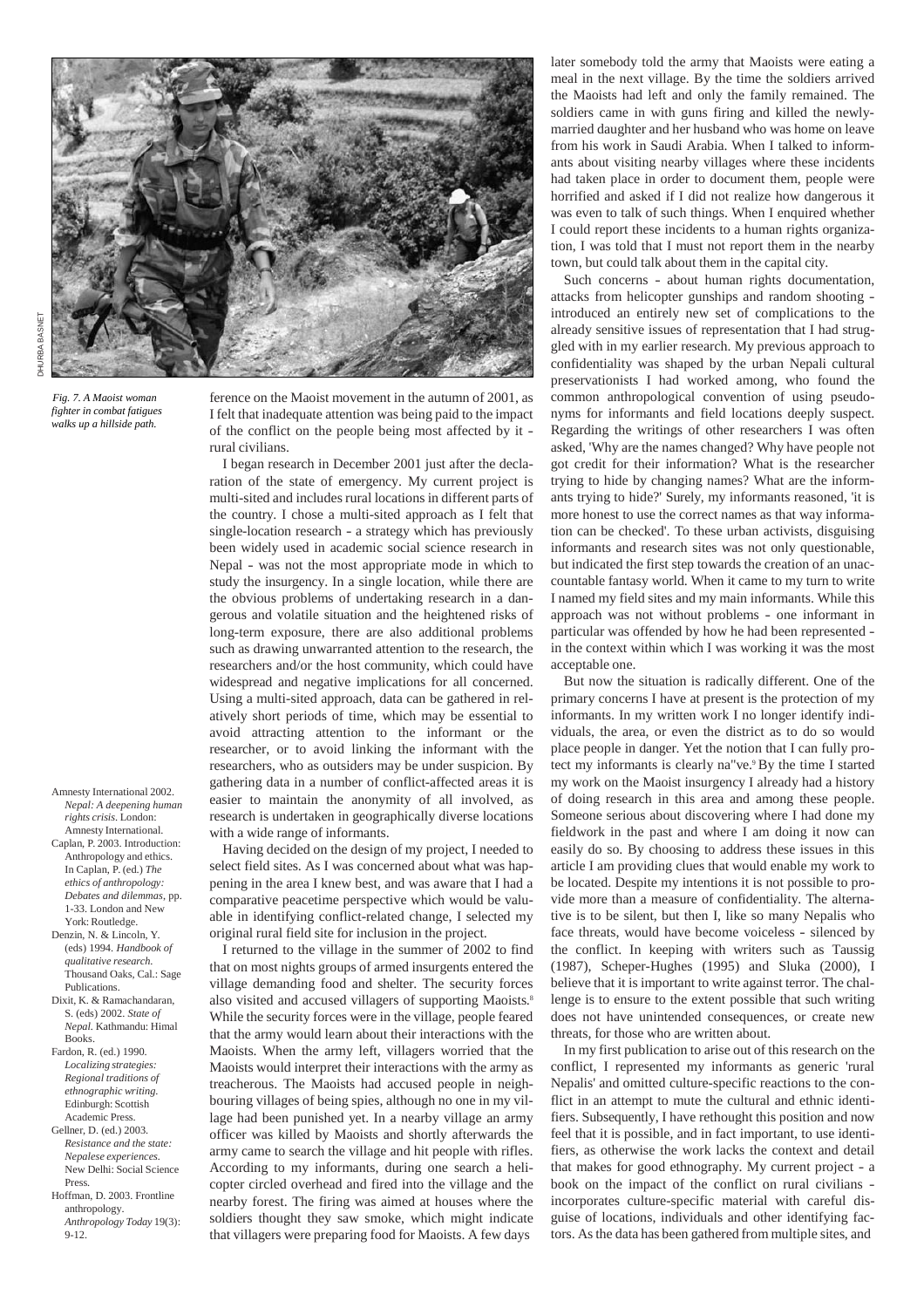Hutt, M. (ed.) 2004. *Himalayan 'People's War': Nepal's Maoist Rebellion.* London: Hurst & Co. Karki, A. & Seddon, D. (eds)

- 2003. *The People's War in Nepal: Left perspectives*. Delhi: Adroit Publishers.
- Kovats-Bernat, C. 2002. Negotiating dangerous fields: Pragmatic strategies for fieldwork amid violence and terror. *American Anthropologist* 104(1): 208-222.
- Lee, R. 1995. *Dangerous fieldwork*. Qualitative Research Methods Series 34. Thousand Oaks, Cal.: Sage Publications.
- Marcus, G. 1999. The uses of complicity in the changing mise-en-scene of anthropological fieldwork. In Ortner, S. (ed.) *The fate of culture: Geertz and beyond*, pp.86- 109. Berkeley: University of California Press.
- Mills, D. 2003. Like a horse in blinkers'? A political history of anthropology's research ethics. In Caplan, P. (ed.) *The ethics of anthropology: Debates and dilemmas*, pp.37-54. London and New York: Routledge.
- Peritore, F. 1990. Reflections on dangerous fieldwork. *American Sociologist* 21(4): 359-373.
- Pieke, F. 1995. Accidental anthropology:Witnessing the 1989 Chinese people's movement. In Nordstrom, C. & Robben, A. (eds) *Fieldwork under fire: Contemporary studies of violence and survival*, pp.62-79. Berkeley: University of California Press.
- Price, D. Lessons from WWII anthropology. *Anthropology Toda*y, 18[4], p. 20.
- Roka, H. 2003. Militarisation and democratic rule in Nepal. *Himal South Asian*, November 2003, 16(11): 56-61.
- Scheper-Hughes, N. 1995. The primacy of the ethical: Propositions for a militant anthropology. *Current Anthropology* 36(3): 409-420.
- Sluka, J. 1995. Reflections on managing danger in fieldwork: Dangerous anthropology in Belfast. In Nordstrom, C. & Robben, A. (eds) *Fieldwork under fire: Contemporary studies of violence and survival*, pp. 276-294. Berkeley: University of California Press.

*Fig. 8. A poster widely distributed in Nepal in 2002, showing Maoist leaders declared terrorists'. The government offered cash rewards for information leading to their capture.*

conventional patterns of field visits have been avoided, the 'research trail' is deliberately difficult to follow. This contrasts with the notion that rigour in qualitative research can be enhanced by an 'audit trail' whereby the research documents can be scrutinized by external evaluators. The 'audit' process is intended to reveal the chronological steps taken and field methodologies used by the original researcher (Denzin and Lincoln 1994). In conflict situations, such research strategies are not only ineffective, but may even constitute 'bad practice'. Instead, new strategies which evolve in relation to the particular conflict situation are required.

Consequently, my new fieldwork has required me to rethink old data collection techniques. The age-old notion that 'if it isn't written down, it didn't happen' (Kovats-Bernat 2002: 215) is irrelevant. In the field I take heavily disguised rough notes, since keeping detailed research records is impossible as it could place informants, assistants, other support staff or myself in danger. I have stopped my research assistant taking notes, and I carry the brief retrospective notes he writes in the town during our journey to the city. I have developed my ability to remember interviews, scenes or particular events in detail rather than commit them to paper when it might be unsafe to do so. On return to the city we expand on our rough notes on my computer. Pseudonyms are used for locations and informant names, and on one occasion after we had encountered a large number of Maoists in a village, and had detailed observations concerning villager-Maoist interactions, we wrote our field notes as if they were a fictitious report based in a distant land.

Despite these precautions, however, I am in agreement with Peritore (1990) and Kovats-Bernat (2002) when they suggest that the identities of informants might be compromised by the unobserved lapses in attention that regularly occur during the daily grind of fieldwork. In other words, the encryption of notes taken in dangerous field locations

रिवाक इतिरा

must always be recognized as imperfect, and the researcher must work with a constant awareness of possible consequences. Ethnographers working in conflict situations must simultaneously face the challenge of developing new strategies to enhance their safety and those of their informants and that of identifying and explaining the unique social interrelations that occur in the midst of crisis and strife (Kovats-Bernat 2002). While caution, foresight and experience play an important role in managing dangerous field situations, the inherent instability and complexity of such work ensures that there are no e a s answers.

### **Ian Harper**

Nepal's position within a broader regional and global geopolitical context changed dramatically after 11 September 2001. A politically unstable Nepal is now recognized as a potential threat to both US and regional security. The Communist Party of Nepal (Maoist) was briefly included on the US roster of international terrorist organizations. Simultaneously, the Nepali state appropriated the term 'terrorist' to label the outlawed Maoist party and its adherents during the state of emergency, and this label remained in place until the ceasefire agreement of January 2003. During the first nationally escalated phase of the conflict from late 2001 until early 2003, both the British and the American government justified direct military support for the Royal Nepalese Army by citing Nepal's 'terrorist problem', coupled with the rhetoric of defending a geopolitically important, yet weak, emerging democratic polity. Yet during this period Nepal entered into a constitutional crisis, with King Gyanendra dissolving parliament on 4 October 2002. Considering that the army remains loyal to the king rather than to the elected prime minister, the current external military support for the Royal Nepalese Army seems to be hastening the demise of democratic process.

How do we react to these changing circumstances as citizens, residents and researchers?<sup>10</sup> Where do our responsibilities lie, or with whom do we become complicit? Most immediately, as my own government defends its support of the military in Nepal in terms of allowing an emergent democracy to defend itself, how should we react to the empirical reality of the collapse of its infrastructure? How do we respond to the acute rise in human rights violations?<sup>11</sup> As Pat Caplan (2003) asks in a recent volume on ethics, particularly given the recent global changes, should we as anthropologists remain 'speechless'?

In answering these questions, I believe that we have a responsibility to publicize the consequences of militarizing Nepal's current socio-political problems.<sup>12</sup> I am prepared to use my research and long-standing relationship with Nepal to do this. Judith Pettigrew and I, for example, have been involved with a collective of concerned academics, development workers, human rights activists and othersin posing relevant questionsto policy-makersin the UK. Such ongoing discussion between Nepal specialists and UK government officials is one way in which we may put our knowledge of Nepal to strategic political use. कामित Whether such engagement actually has any

immediately quantifiable impact is open<br>to question. The British government gifted two milito question. The British govern-

ment gifted two mili-<br>tary helicopters to tary helicopters to the Nepalese army earlier in the conflict, and recent unconfirmed reports suggest further surveillance equipment is be donated. Although sh government assisance to the Nepali security forces is classified as 'nonlethal', there is a certain amount of ambiguity, and a need for greater accountability to British taxpayers as to how such money is spent.

In late 2002, as the US Congress nsidered foreign military allocations or the coming year, all three of us signed a petition demanding that the US did not provide the Nepali military with extra support. $^{13}$  In signing this, we found urselves entering into increasingly conested political and ethical waters. Some of our academic colleagues were critical of this

stand, reasoning that an ostensibly democratic regime had the right to defend itself against armed insurgents. Some Nepali colleagues felt that this petition